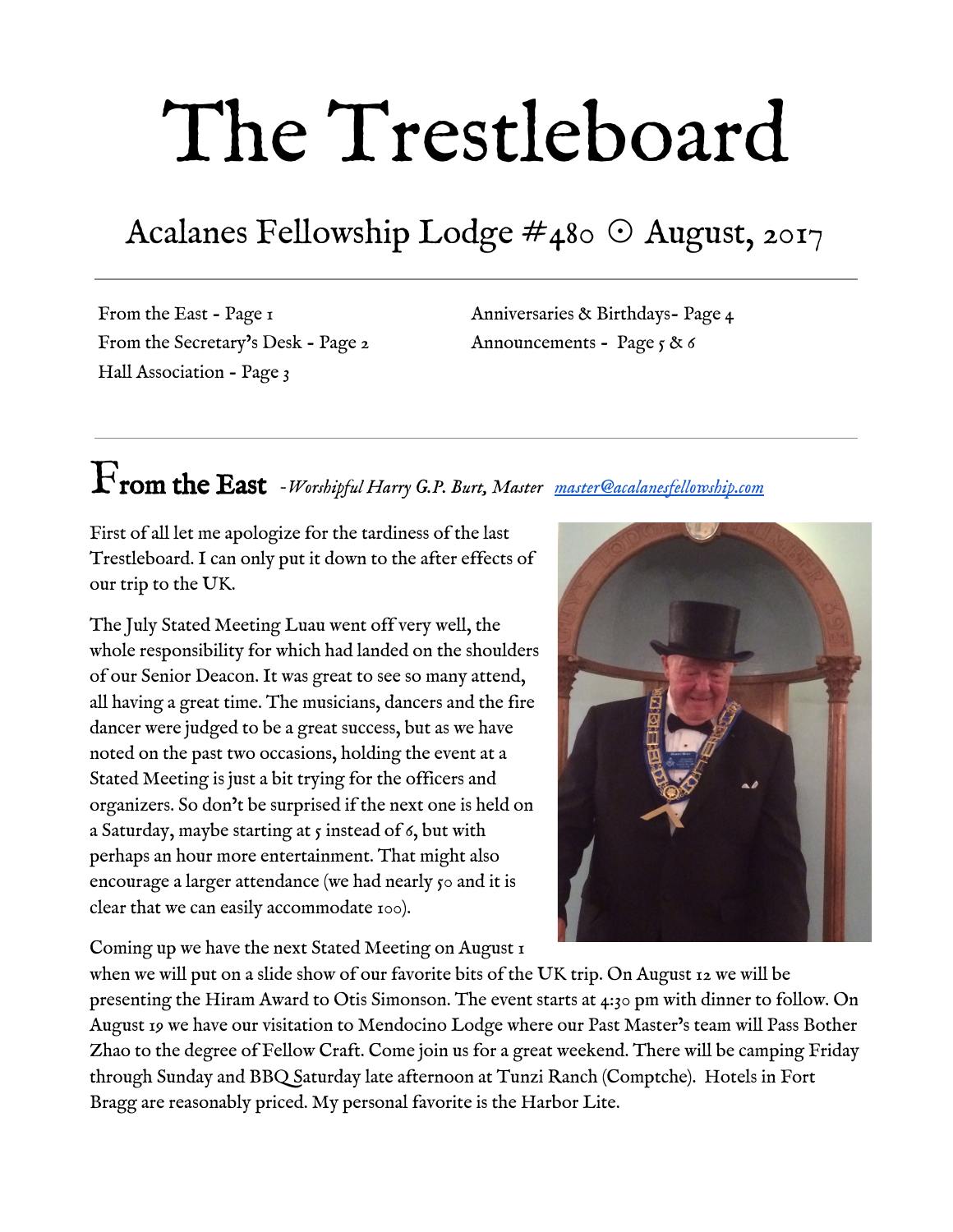And finally, the thoughts I passed to the Master at Ethelfleda Lodge after exemplifying the California Second Degree:

"Though Freemasonry seems to be shrinking due to the pressure of our "go-go" society, we have an ever more urgent duty to illuminate Truth and Morality to the world. It is my considered opinion that we must be selective in who we make Masons and inculcate them with a sense of belonging to a very exclusive fraternity to which their attention must be directed. This exclusivity in fact generates a greater wish to belong and a greater wish to be seen to belong. However, we must also take care that Masonry does not become an obstacle between Mason and Family, but a reinforcement of those bonds of family so essential to stabilizing this ever more unstable world. It is my belief that it is this personal outreach into the world and our communities that we must encourage. And demonstrate our commitment to our ideals by walking uprightly in our several stations before God and man."

## From the Secretary's Desk *-Fred Lezak, Secretary [secretary@acalanesfellowship.com](mailto:secretary@acalanesfellowship.com)*



September is the anniversary of the signing of the Constitution of the United States of America. I will write more about that next month. September is also the final month for the Masons4Mitts program. For a mere \$20, you can buy a baseball mitt for an at-risk boy or girl. Through the SF Giants Junior Giant program, Masons from all over Northern California raise money to help these kids play the great game of baseball. If you haven't bought your mitt yet, do so today. You can go the Grand Lodge web site or send your check or cash to me.

We are also getting a group together to go to the September  $\mathbf{H}^{\text{th}}$ game with the L. A. Dodgers. If you are interested, please let me

know either on the Lodge app. or to me directly at [Lezak1000@gmail.com.](mailto:Lezak1000@gmail.com)

We are starting an effort to bring our older members back to the lodge. Many of them cannot drive at night and need help in getting to lodge. If you have an interest in helping in this effort, please give me a call at (925) 360-4328.

As always, you are invited to attend our stated meeting dinner and meeting on the first Tuesday of any month. The feeling of brotherly love and good fun continues to abound. Our ritual work is solid and getting better. This is the time for you to return to lodge if you haven't been for a while. Don't feel embarrassed or shy. We want you back and I can guarantee you will be welcomed. You will thank yourself for attending. If you need a ride, please call me at (925) 360-4328.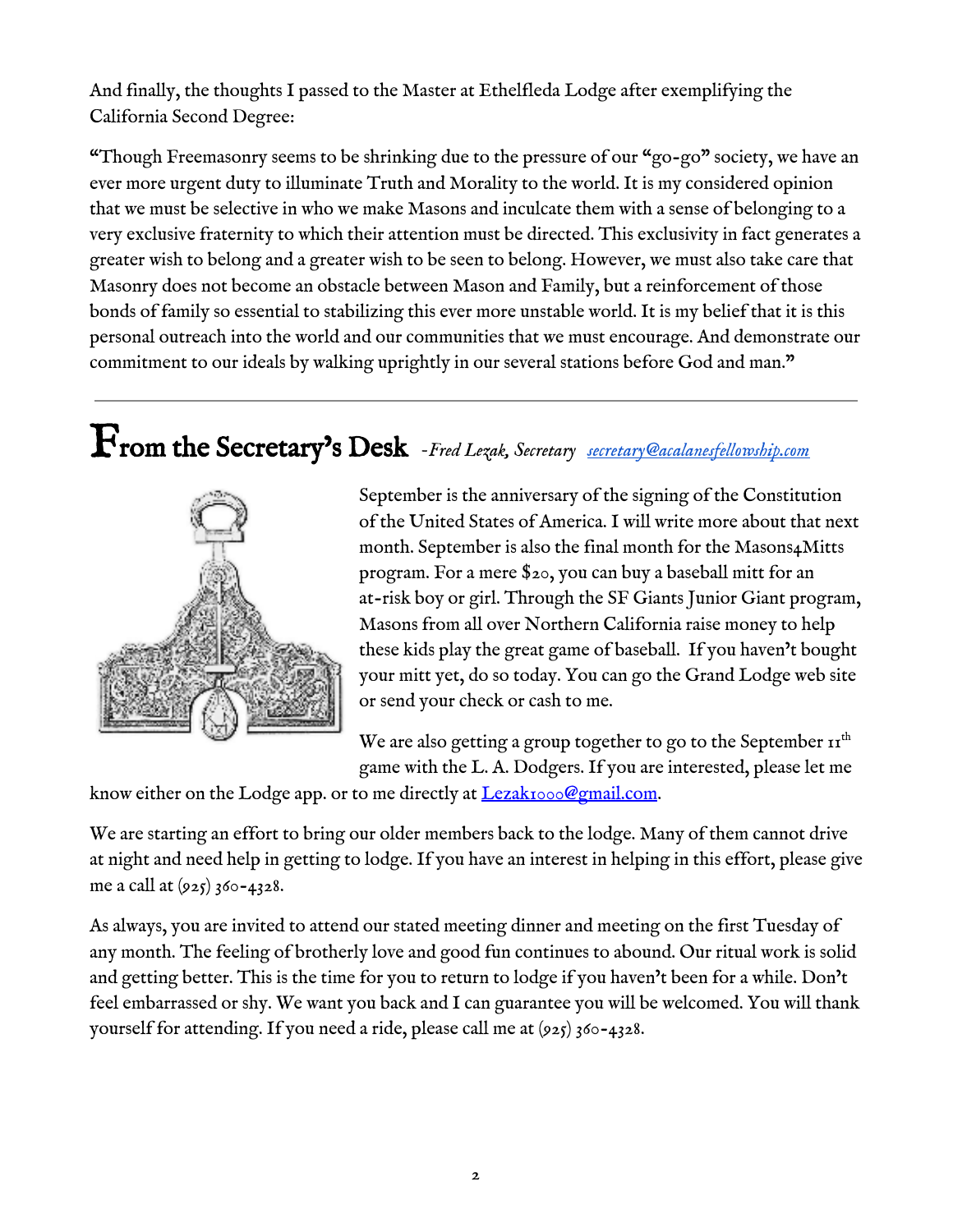## Hall Association *Bob Smith, Hall Association President [hallassociation@acalanesfellowship.com](mailto:hallassociation@acalanesfellowship.com)*

The summer has been quite busy for the hall association. Brother Garth Korwin has completed the installation of our new speakers and LED lights in the lodge.

Rents have been good with the cooking school using the social hall and the possibility of a new renter this fall. An afternoon dance school is interested in using the hall several afternoons a week.

A big thanks to Pete Peterson and Mike Weis for all their help cleaning the parking lot, weeding, and trimming bushes around the lodge.



Just a reminder that the small refrigerator in the social hall is stocked with water and a few sodas. If thirsty feel free to help yourself.



*The Hula crew from Da Island Way at our Annual Luau in July*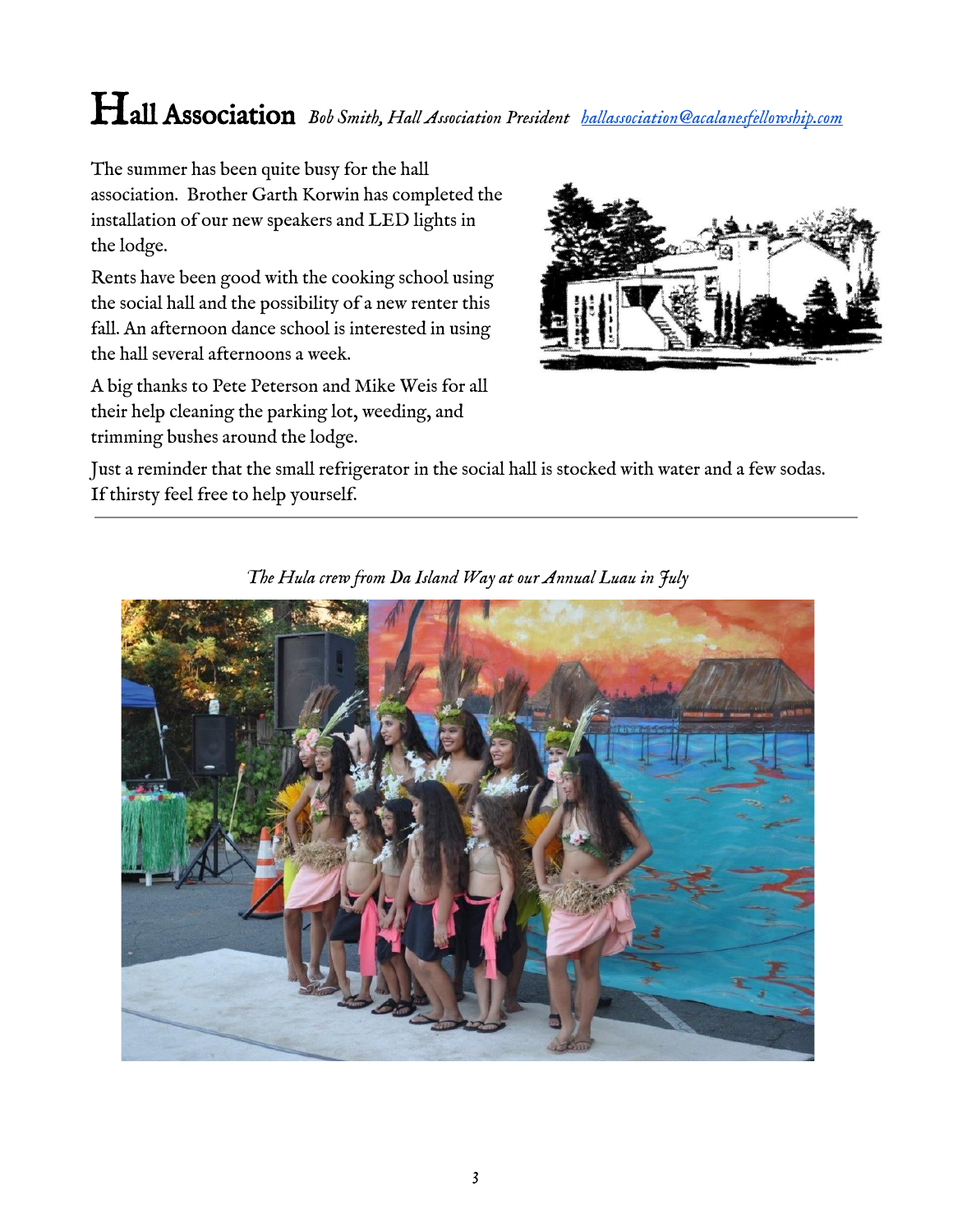

## 3rd Degree Anniversaries

| Name                     | Raised    | Years<br>a MM  |
|--------------------------|-----------|----------------|
| William L. Whitten       | August 13 | 59             |
| Dean D. Van Norman, PM   | August 24 | 4 <sub>I</sub> |
| Ronald J. Reese          | August 29 | 39             |
| James R. Barley          | August 25 | 38             |
| C.T. Watson              | August 30 | 38             |
| Gerard M. Wilson, PM     | August 22 | 38             |
| Clinton J. Jossey        | August 28 | 33             |
| John R. Osborne          | August 24 | 32             |
| John B. Cook             | August 20 | 23             |
| Trandafir Mihutoni       | August 19 | I7             |
| Stephen E. Milano        | August 18 | 16             |
| Angel G. Alvarez-Mapp    | August 12 | 14             |
| Kenneth C. Owen, PM      | August 9  | 14             |
| James H. Chamberlain, PM | August 21 | 13             |
| Robert S. Strohmeyer     | August 24 | 13             |
| Charles R. Tolerton, PM  | August 31 | 12             |
| Danny Ho                 | August 19 | II             |
| Daniel M. Argueta        | August 18 | 10             |
| Michael E. Roberts, PM   | August 23 | 9              |
| Harry G.P. Burt          | August 14 | 7              |
| J.O. Dryden, II          | August 20 | 6              |
| Timothy J. Riley         | August 25 | 5              |
| Peter A. Peterson        | August 17 | 4              |
| David B. Stickney        | August 22 | $\overline{2}$ |



## Birthdays

Please join us in wishing our brethren very happy birthdays this month.

| Jeffrey R. Nott       | August 4    |
|-----------------------|-------------|
| Trandafir Mihutoni    | August $7$  |
| Donald L. Hoskins     | August 8    |
| Adam J. Hanin         | August 10   |
| Robert A. Richardson  | August 20   |
| Angel G. Alvarez-Mapp | August 22   |
| Cary L. Carlson, PM   | August 22   |
| Boris J. Minzyk       | August 22   |
| James L. Weeden       | August $27$ |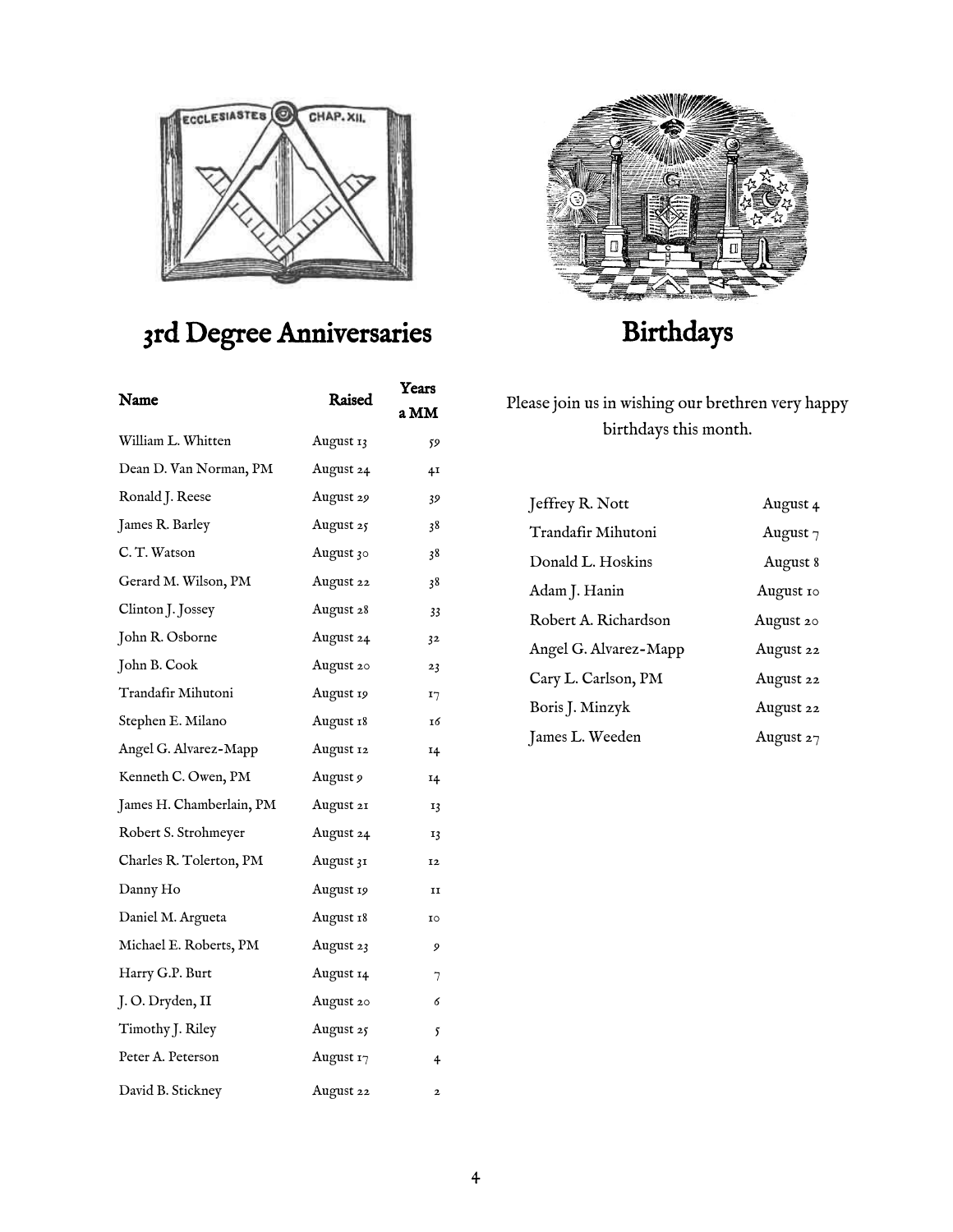### August Stated Meeting *August 1, 5:30pm*

Join us to kick-off the month of August, and learn all about what our brethren did and saw during their recent visit to the UK, with a presentation from our Worshipful Master, Harry Burt.

Menu: St. Louis Style Ribs, Corn on the Cob, Baked Potato, Garden Salad w/oil & vinegar dressing, rolls & butter, Cake

#### **Click and Register**

Alternatively, you may email [rsvp@acalanes.org](mailto:rsvp@acalanes.org) or call (925) 284-7815 to register.



## *Come help our excellent Past Masters Team*

*Pass to the Degree of Fellow Craft* 

*Leon Zhao* 

*Saturday, August 19 2:00 pm Mendocino Masonic Lodge* 

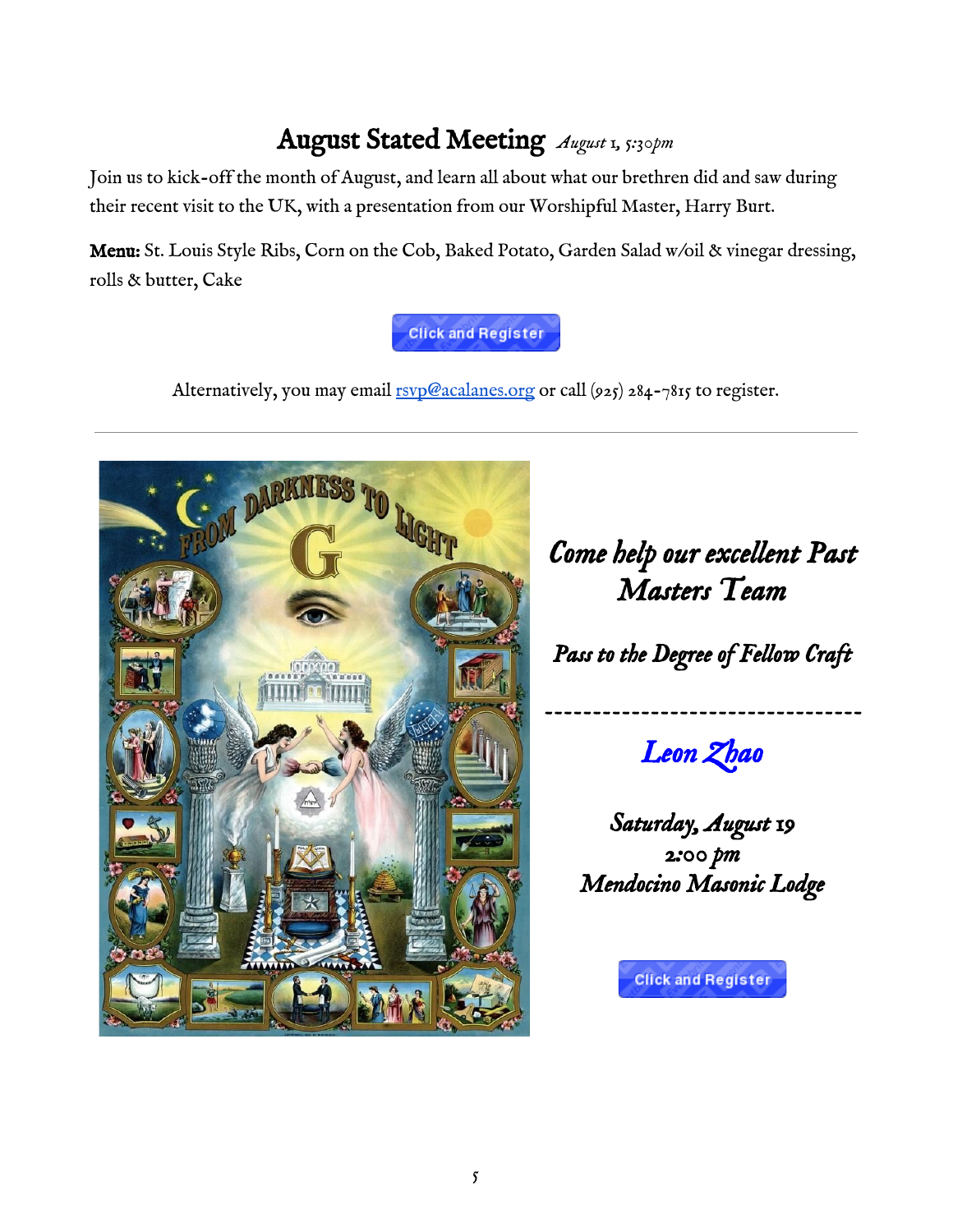*Acalanes Fellowship Lodge No. 480 Free and Accepted Masons*



## *2017 Hiram Award Presentation To Otis Simonsen, PM*

*Honoree*

#### *Saturday, August 12, 2017*

*Celebration Commences at 4:30 pm Dinner Served at 6:00 pm*

*Dress:*

*Tux for Officers Semi-Formal / Business Attire for others*

**All family and friends are welcome to attend. Bring a guest … Everyone is welcome.**

**It's the perfect event to introduce someone to Masonry***.*

**Click and Register**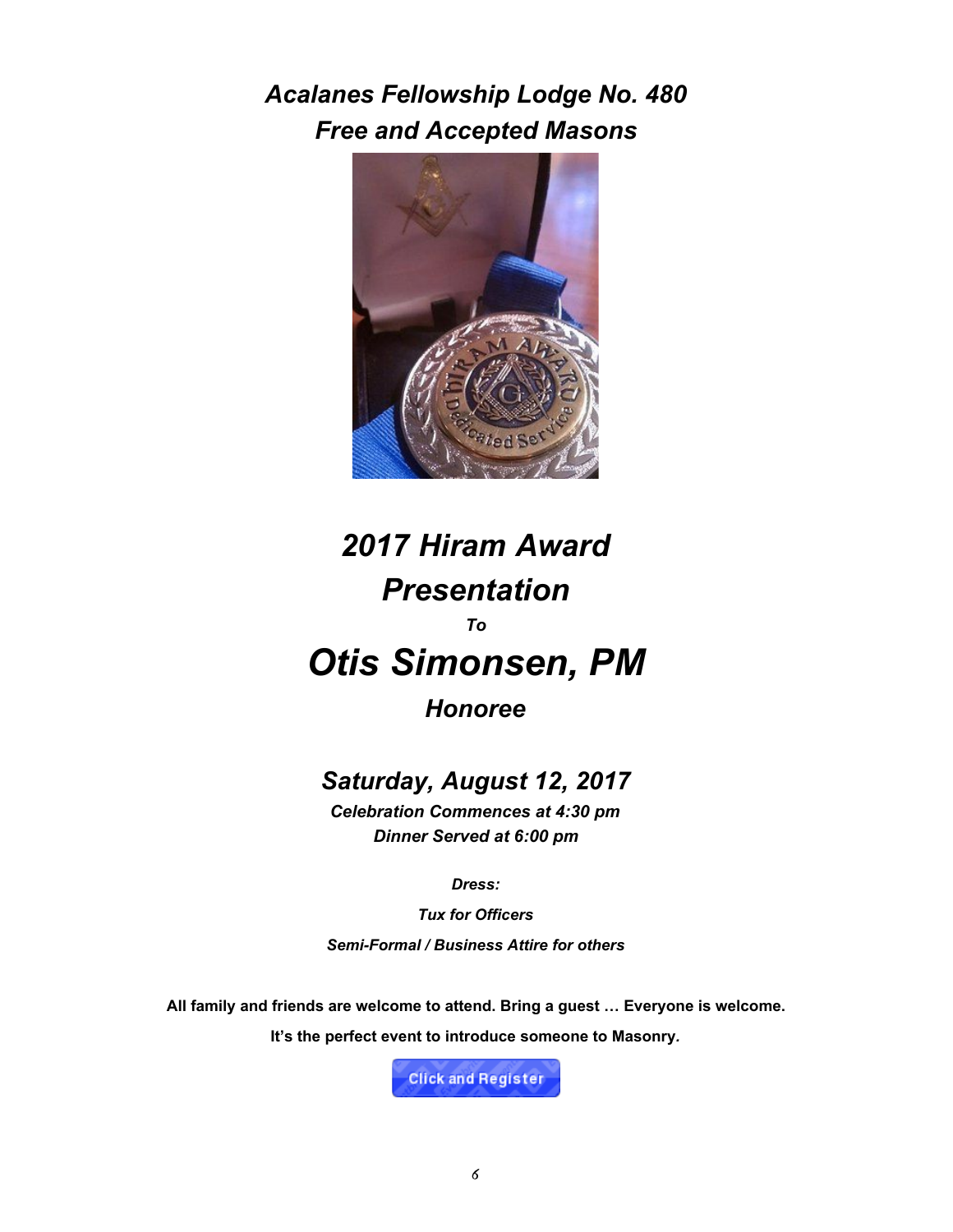

#### Contact Us…

Harry Burt **Master** [master@acalanesfellowship.com](mailto:master@acalanesfellowship.com)

Michael Roberts, PM Senior Warden [srwarden@acalanesfellowship.com](mailto:srwarden@acalanesfellowship.com)

Robert Strohmeyer Junior Warden [jrwarden@acalanesfellowship.com](mailto:jrwarden@acalanesfellowship.com)

Mark Williams **Treasurer** [treasurer@acalanesfellowship.com](mailto:treasurer@acalanesfellowship.com)

Fred Lezak **Secretary** [secretary@acalanesfellowship.com](mailto:secretary@acalanesfellowship.com)

Frank Shoffner Chaplain [chaplain@acalanesfellowship.com](mailto:chaplain@acalanesfellowship.com)

Hall Association / Rentals [hallassociation@acalanesfellowship.com](mailto:hallassociation@acalanesfellowship.com)

Webmaster [webmaster@acalanesfellowship.com](mailto:webmaster@acalanesfellowship.com)

Trestleboard [trestleboard@acalanesfellowship.com](mailto:trestleboard@acalanesfellowship.com)

Acalanes Fellowship Lodge P.O. Box 1, Lafayette, CA 94549  $(925) 284 - 7815$